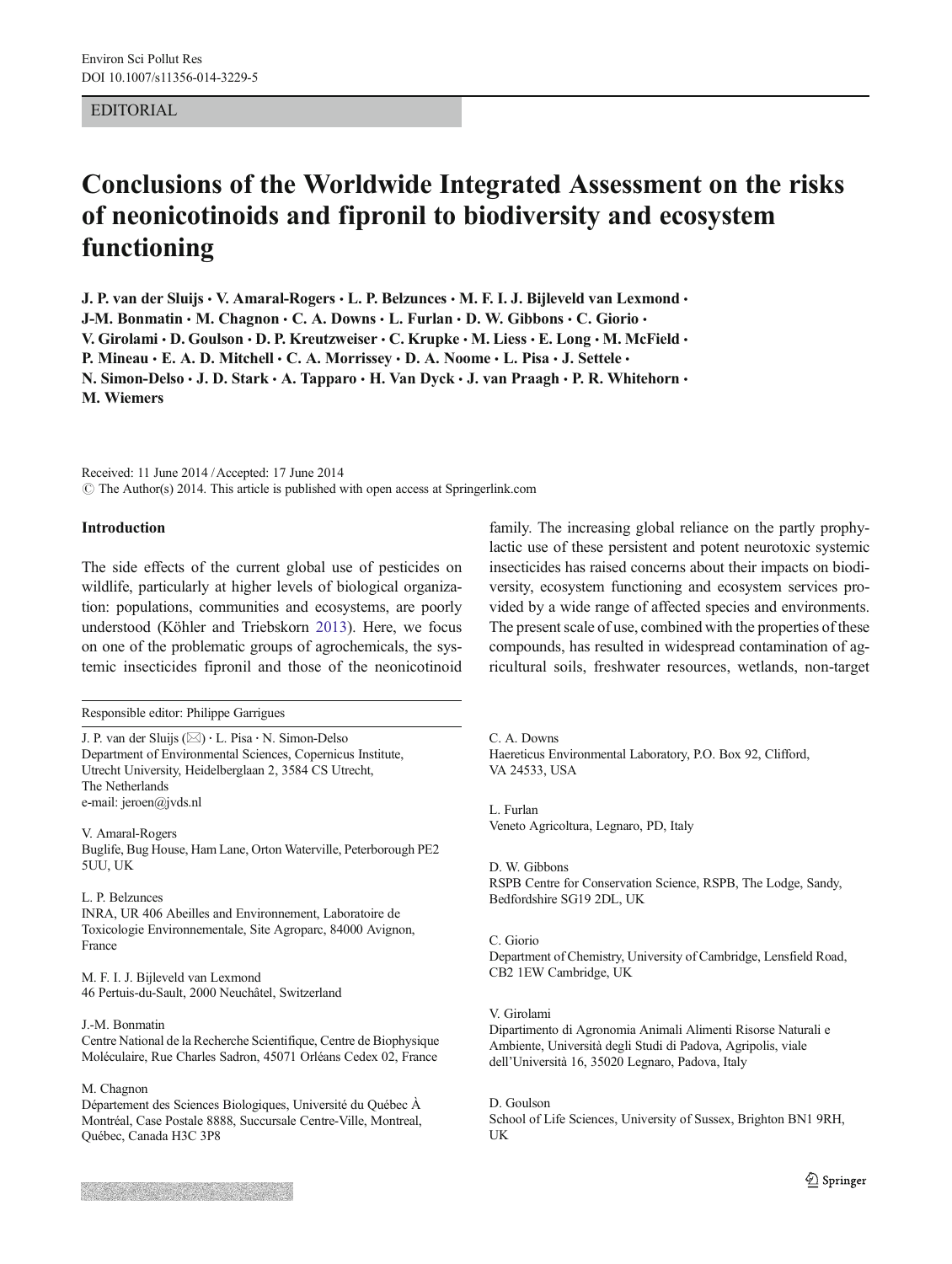vegetation and estuarine and coastal marine systems, which means that many organisms inhabiting these habitats are being repeatedly and chronically exposed to effective concentrations of these insecticides.

Neonicotinoids and fipronil currently account for approximately one third (in monetary terms in 2010) of the world insecticide market (Simon-Delso et al. [2014](#page-6-0)). They are applied in many ways, including seed coating, bathing, foliar spray applications, soil drench applications and trunk injection. These compounds are used for insect pest management across hundreds of crops in agriculture, horticulture and forestry. They are also widely used to control insect pests and disease vectors of companion animals, livestock and aquaculture and for urban and household insect pest control and timber conservation (Simon-Delso et al. [2014\)](#page-6-0).

Although the market authorization of these systemic insecticides did undergo routine ecological risk assessments, the regulatory framework has failed to assess the individual and joint ecological risks resulting from the widespread and simultaneous use of multiple products with multiple formulations and multiple modes of action. These applications co-occur across hundreds of cropping systems including all of our major agricultural commodities worldwide and on numerous cattle species, companion animals, etc. Also, the ecological risk assessment did not consider the various interactions with other environmental stressors. Once a market authorization is granted, the authorization poses limits to the dose and

D. P. Kreutzweiser

Canadian Forest Service, Natural Resources Canada, 1219 Queen Street East, Sault Ste Marie, ON, Canada P6A 2E5

C. Krupke : E. Long Department of Entomology, Purdue University, West Lafayette, IN 47907-2089, USA

#### M. Liess

Department of System Ecotoxicology, Helmholtz Centre for Environmental Research - UFZ, 04318 Leipzig, Germany

M. McField Healthy Reefs for Healthy People Initiative, Smithsonian Institution, Belize City, Belize

P. Mineau Pierre Mineau Consulting, 124 Creekside Drive, Salt Spring Island V8K 2E4, Canada

E. A. D. Mitchell Laboratory of Soil Biology, University of Neuchatel, Rue Emile Argand 11, 2000 Neuchatel, Switzerland

#### E. A. D. Mitchell

Jardin Botanique de Neuchâtel, Chemin du Perthuis-du-Sault 58, 2000 Neuchâtel, Switzerland

frequency per allowed application, but no limits are set to the total scale of use of the active ingredients leading to a reduced potential for the recovery of impacted ecosystems from effects. In addition, there has been no assessment of successive neonicotinoid exposure typical in watersheds and resulting in culmination of exposure and effects over time (Liess et al. [2013](#page-6-0)). The potential interactions between neonicotinoids and fipronil and other pesticide active substances have not been considered either, although additivity and synergisms of toxic mechanisms of action have been documented (Satchivi and Schmitzer [2011;](#page-6-0) Gewehr [2012;](#page-6-0) Iwasa et al. [2004](#page-6-0)).

The Worldwide Integrated Assessment (WIA) presented in the papers in this special issue is the first attempt to synthesize the state of knowledge on the risks to biodiversity and ecosystem functioning posed by the widespread global use of neonicotinoids and fipronil. The WIA is based on the results of over 800 peer-reviewed journal articles published over the past two decades. We assessed respectively the trends, uses, mode of action and metabolites (Simon-Delso et al. [2014\)](#page-6-0); the environmental fate and exposure (Bonmatin et al. [2014\)](#page-6-0); effects on nontarget invertebrates (Pisa et al. [2014\)](#page-6-0); direct and indirect effects on vertebrate wildlife (Gibbons et al. [2014\)](#page-6-0); and risks to ecosystem functioning and services (Chagnon et al. [2014\)](#page-6-0) and finally explored sustainable pest management practices that can serve as alternatives to the use of neonicotinoids and fipronil (Furlan and Kreutzweiser [2014\)](#page-6-0).

C. A. Morrissey Department of Biology and School of Environment and Sustainability, University of Saskatchewan, 112 Science Place, Saskatoon, SK S7N 5E2, Canada

D. A. Noome Task Force on Systemic Pesticides, Pertuis-du-Sault, 2000 Neuchâtel, Switzerland

D. A. Noome Kijani, Kasungu National Park, Private Bag 151, Lilongwe, Malawi

J. Settele : M. Wiemers Department of Community Ecology, Helmholtz Centre for Environmental Research - UFZ, Theodor-Lieser-Str. 4, 06120 Halle, Germany

J. Settele iDiv, German Centre for Integrative Biodiversity Research, Halle-Jena-Leipzig, Deutscher Platz 5e, 04103 Leipzig, Germany

N. Simon-Delso Beekeeping Research and Information Centre (CARI), Place Croix du Sud 4, 1348 Louvain la Neuve, Belgium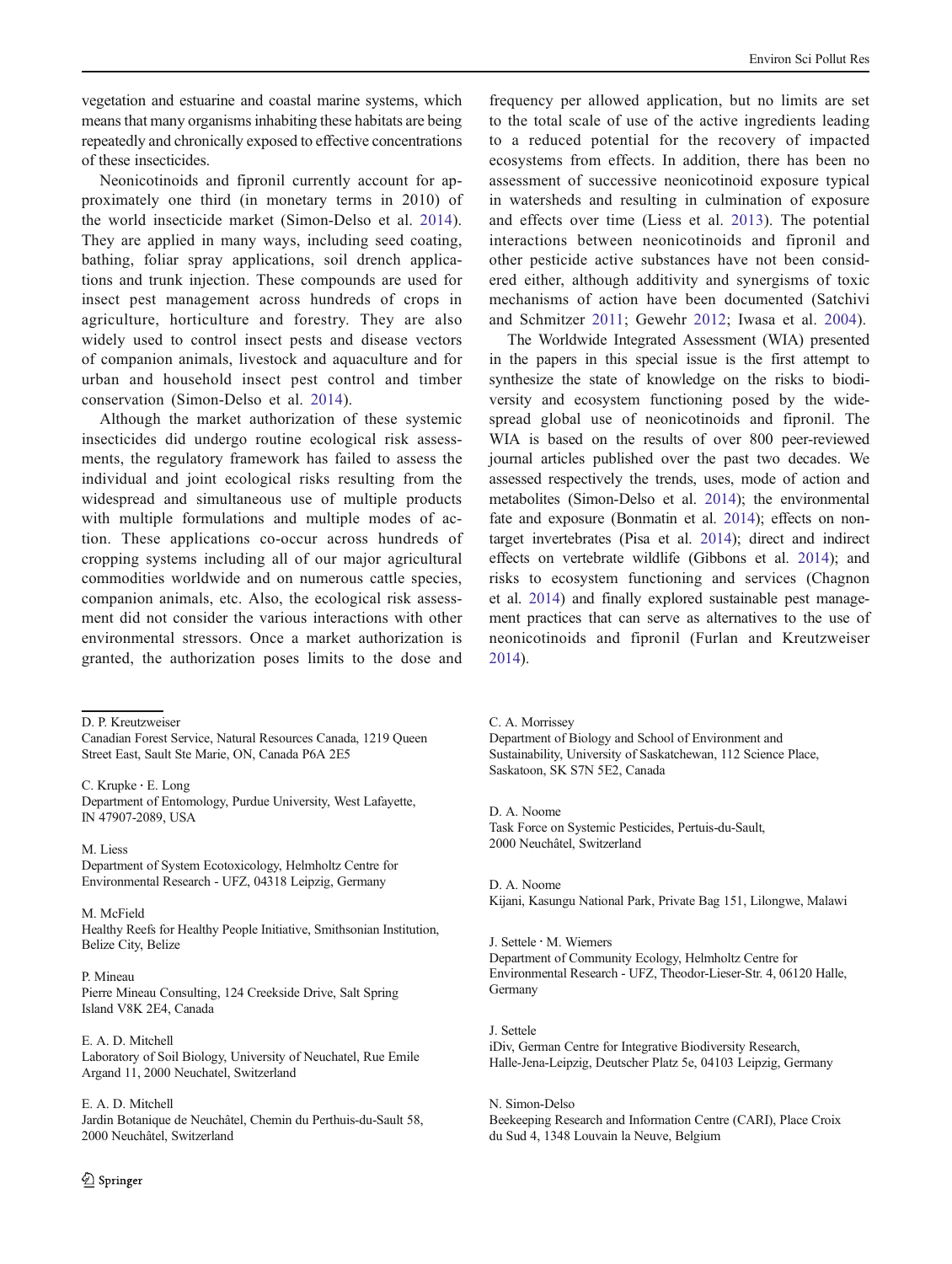#### Mode of action, environmental fate and exposure

Due to their systemic nature, neonicotinoids and, to a lesser extent, fipronil as well as several of their toxic metabolites are taken up by the roots or leaves and translocated to all parts of the plant, which, in turn, makes the treated plant effectively toxic to insects that are known to have the potential to cause crop damage. Neonicotinoids and fipronil operate by disrupting neural transmission in the central nervous system of organisms. Neonicotinoids bind to the nicotinic acetylcholine receptor, whereas fipronil inhibits the GABA receptor. Both pesticides produce lethal and a wide range of sublethal adverse impacts on invertebrates but also some vertebrates (Simon-Delso et al. [2014](#page-6-0) and Gibbons et al. [2014](#page-6-0)). Most notable is the very high affinity with which neonicotinoid insecticides agonistically bind to the nicotinic acetylcholine receptor (nAChR) such that even low-dose exposure over extended periods of time can culminate into substantial effects (see the literature reviewed by Pisa et al. [2014\)](#page-6-0).

As a result of their extensive use, these substances are found in all environmental media including soil, water and air. Environmental contamination occurs via a number of disparate routes including dust generated during drilling of dressed seeds; contamination and build-up of environmental concentrations after repeated application in arable soils and soil water; run-off into surface and ground waters; uptake of pesticides by nontarget plants via their roots followed by translocation to pollen, nectar, guttation fluids, etc.; dust and spray drift deposition on leaves; and wind- and animal-mediated dispersal of contaminated pollen and nectar from treated plants. Persistence in soils, waterways and non-target plants is variable but can be long; for example, the half-lives of neonicotinoids in soils can exceed 1,000 days. Similarly, they can persist in woody plants for periods exceeding 1 year. Breakdown results in toxic metabolites, though concentrations of these in the environment are rarely measured (Bonmatin et al. [2014](#page-6-0)).

J. D. Stark

#### A. Tapparo

#### H. Van Dyck

Behavioural Ecology and Conservation Group, Biodiversity Research Centre, Université Catholique de Louvain (UCL), Croix du Sud 4-5 bte L7.07.04, 1348 Louvain-la-Neuve, Belgium

#### J. van Praagh

Scientific Advisor, Hassellstr. 23, 29223 Celle, Germany

### P. R. Whitehorn

School of Natural Sciences, University of Stirling, Stirling FK9 4LA, UK

This combination of persistence (over months or years) and solubility in water has led to large-scale contamination of, and the potential for build-up in, soils and sediments (ppb-ppm range), waterways (ground and surface waters in the ppt-ppb range) and treated and non-treated vegetation (ppb-ppm range). Screening of these matrices for pesticides and their metabolites has not been done in a systematic and appropriate way in order to identify both the long-term exposure to low concentrations and the short-term erratic exposure to high concentrations.

However, where environmental samples have been screened, they were commonly found to contain mixtures of pesticides, including neonicotinoids or fipronil (with their toxic metabolites). In addition, samples taken in ground and surface waters have been found to exceed limits based on regulatory ecological threshold values set in different countries in North America and Europe. Overall, there is strong evidence that soils, waterways and plants in agricultural and urban environments and draining areas are contaminated with highly variable environmental concentrations of mixtures of neonicotinoids or fipronil and their metabolites (Bonmatin et al. [2014](#page-6-0)).

This fate profile provides multiple routes for chronic and multiple acute exposure of non-target organisms. For example, pollinators (including bees) are exposed through at least direct contact with dust during drilling; consumption of pollen, nectar, guttation drops, extra-floral nectaries and honeydew from seed-treated crops; water; and consumption of contaminated pollen and nectar from wild flowers and trees growing near treated crops or contaminated water bodies. Studies of food stores in honeybee colonies from a range of environments worldwide demonstrate that colonies are routinely and chronically exposed to neonicotinoids, fipronil and their metabolites (generally in the 1–100 ppb range), often in combination with other pesticides in which some are known to act synergistically with neonicotinoids. Other non-target organisms, particularly those inhabiting soils and aquatic habitats or herbivorous insects feeding on non-crop plants in farmland, will also inevitably be exposed, although exposure data are generally lacking for these groups (Bonmatin et al. [2014\)](#page-6-0).

## Impacts on non-target organisms

Impacts of systemic pesticides on pollinators are of particular concern, as reflected by the large number of studies in this area. In bees, field-realistic exposures in controlled settings have been shown to adversely affect individual navigation, learning, food collection, longevity, resistance to disease and fecundity. For bumblebees, colony-level effects have been clearly demonstrated, with exposed colonies growing more slowly and producing significantly fewer queens (Whitehorn

Puyallup Research and Extension Centre, Washington State University, Puyallup, WA 98371, USA

Dipartimento di Scienze Chimiche, Università degli Studi di Padova, via Marzolo 1, 35131 Padova, Italy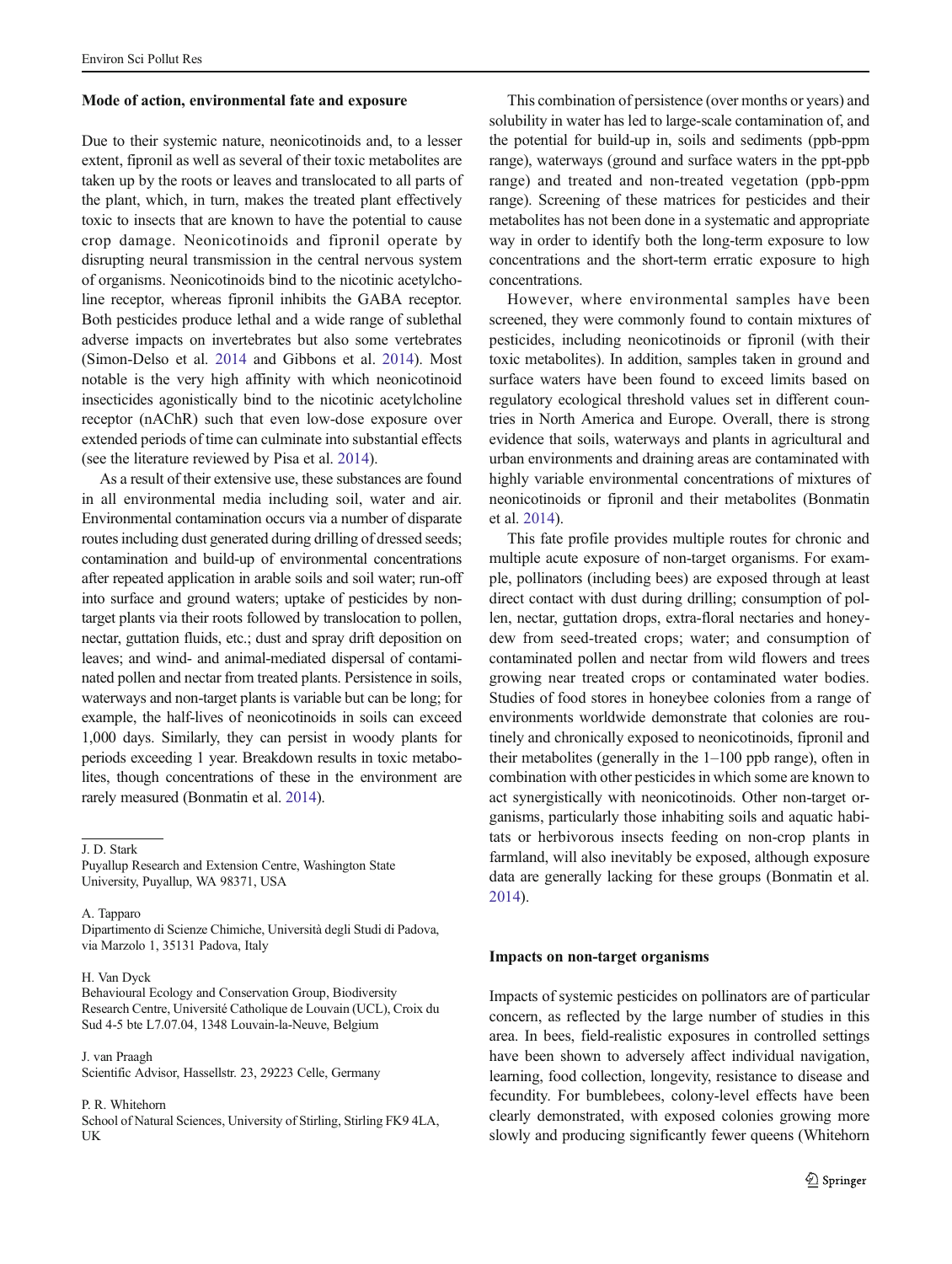et al. [2012\)](#page-6-0). Limited field studies with free-living bee colonies have largely been inconsistent and proved difficult to perform, often because control colonies invariably become contaminated with neonicotinoids, or there is a lack of replication in the study design, all of which demonstrates the challenges of conducting such a study in the natural environment (Maxim and Van der Sluijs [2013;](#page-6-0) Pisa et al. [2014\)](#page-6-0).

Other invertebrate groups have received less attention. For almost all insects, the toxicity of these insecticides is very high including many species that are important in biological control of pests. The sensitivity to the toxic effect is less clear with non-insect species. For annelids such as earthworms, the  $LC_{50}$ is in the lower parts-per-billion range for many neonicotinoids. Crustaceans are generally less sensitive, although sensitivity is highly dependent on species and developmental stage. For example, blue crab megalopae are an order of magnitude more sensitive than juveniles.

At field-realistic environmental concentrations, neonicotinoids and fipronil can have negative effects on physiology and survival for a wide range of non-target invertebrates in terrestrial, aquatic, wetland, marine and benthic habitats (see the literature reviewed by Pisa et al. [2014](#page-6-0)). Effects are predominantly reported from laboratory toxicity testing, using a limited number of test species. Such tests typically examine only lethal effects over short time frames (i.e. 48 or 96 h tests), whereas ecologically relevant sublethal effects such as impairment of flight, navigation or foraging ability and growth are less frequently described. It has become clear that many of the tests use insensitive test species (e.g. Daphnia magna) and are not sufficiently long to represent chronic exposure and therefore lack environmental relevance. Laboratory testing to establish safe environmental concentration thresholds is hindered by the fact that most pesticide toxicity tests are based on older protocols. Although these systemic pesticide classes possess many novel characteristics, testing methodologies have remained largely unchanged, resulting in flawed conclusions on their ecological safety (Maxim and Van der Sluijs [2013\)](#page-6-0). New and improved methodologies are needed to specifically address the unique toxicology profiles of chemicals, including their possible cumulative and delayed lethal and non-lethal effects for a variety of terrestrial, aquatic and marine organisms. Nevertheless, our review shows a growing body of published evidence that these systemic insecticides pose a serious risk of harm to a broad range of non-target invertebrate taxa often below the expected environmental concentrations. As a result, an impact on the many food chains they support is expected.

We reviewed nearly 150 studies of the direct (toxic) and indirect (e.g. food chain) effects of fipronil and the neonicotinoids imidacloprid and clothianidin on vertebrate wildlife—mammals, birds, fish, amphibians and reptiles. Overall, at concentrations relevant to field exposure scenarios in fields sown with coated seeds, imidacloprid and clothianidin pose risks to small birds, and ingestion of even a few treated seeds could cause mortality or reproductive impairment to sensitive bird species (see the studies reviewed by Gibbons et al. [2014\)](#page-6-0). Some recorded environmental concentrations of fipronil have been sufficiently high to potentially harm fish (Gibbons et al. [2014](#page-6-0)). All three insecticides exert sublethal effects, ranging from genotoxic and cytotoxic effects to impaired immune function, reduced growth or reduced reproductive success. Furthermore, these effects often occur at concentrations well below those associated with direct mortality (Gibbons et al. [2014\)](#page-6-0). This is a trend in many taxa reported throughout the reviewed literature: short-term survival is not a relevant predictor neither of mortality measured over the long term nor of an impairment of ecosystem functions and services performed by the impacted organisms.

With the exception of the most extreme cases, the concentrations of imidacloprid and clothianidin that fish and amphibians are exposed to appear to be substantially below thresholds to cause mortality, although sublethal effects have not been sufficiently studied. Despite the lack of research and the difficulty in assigning causation, indirect effects may be as important as direct toxic effects on vertebrates and possibly more important. Neonicotinoids and fipronil are substantially more effective at killing the invertebrate prey of vertebrates than the vertebrates themselves. Indirect effects are rarely considered in risk assessment processes, and there is a paucity of data, despite the potential to exert population-level effects. Two field case studies with reported indirect effects were found in the published literature. In one, reductions in invertebrate prey from both imidacloprid and fipronil uses led to impaired growth in a fish species, and in another, reductions in populations of two lizard species were linked to effects of fipronil on termite prey (see the studies reviewed by Gibbons et al. [2014](#page-6-0)).

## Impacts on ecosystem functioning and ecosystem services

The concept of ecosystem services is widely used in decisionmaking in the context of valuing the service potentials, benefits and use values that well-functioning ecosystems provide to humans and the biosphere (e.g. Spangenberg et al. [2014](#page-6-0)) and as an end point (value to be protected) in ecological risk assessment of chemicals. Neonicotinoid insecticides and fipronil are frequently detected in environmental media (soil, water, air) at locations where no pest management benefit is provided or expected. Yet, these media provide essential resources to support biodiversity and are known to be threatened by long-term or repeated contamination. The literature synthesized in this integrated assessment demonstrates the largescale bioavailability of these insecticides in the global environment at levels that are known to cause lethal and sublethal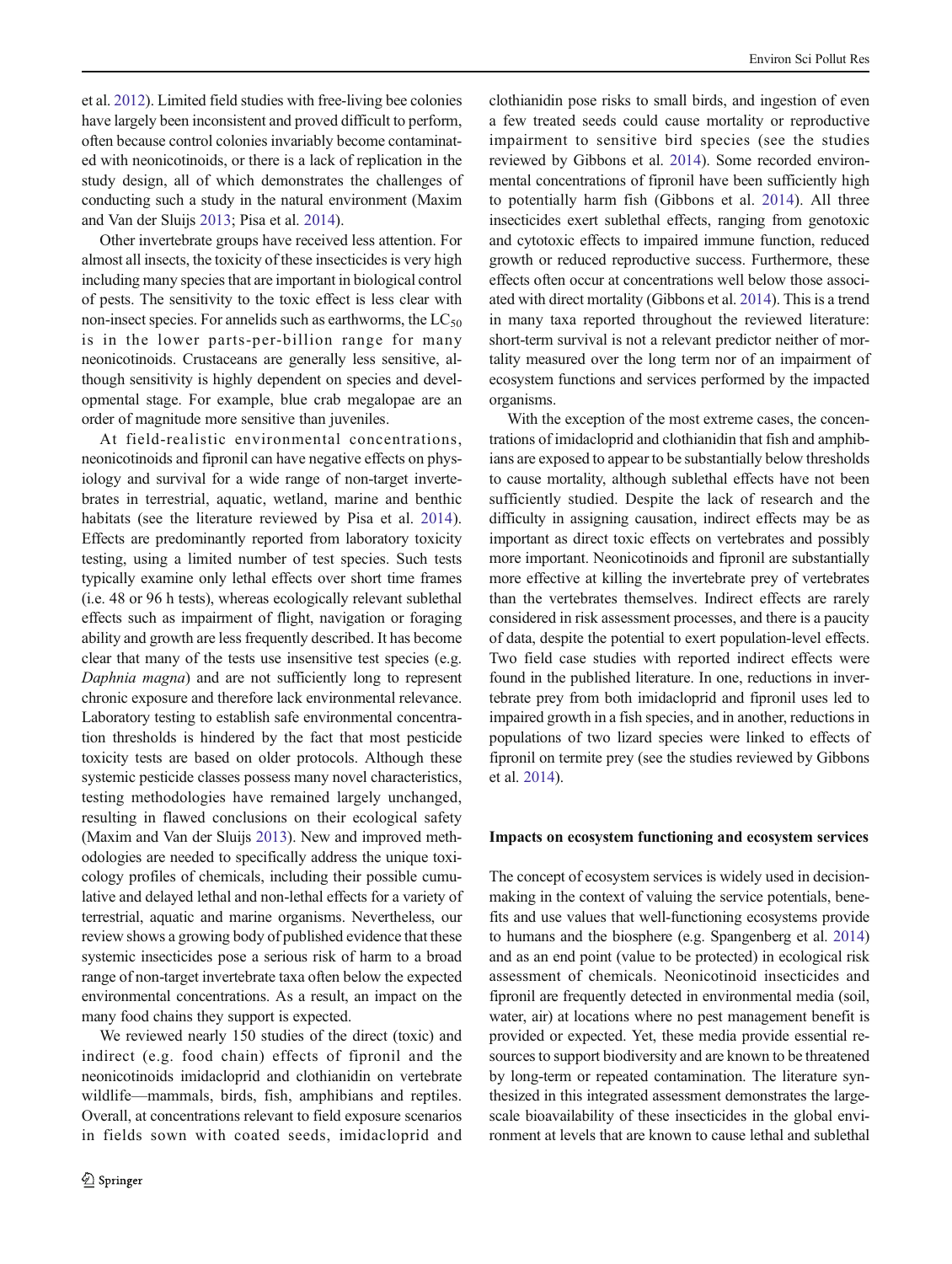effects on a wide range of terrestrial (including soil) and aquatic microorganisms, invertebrates and vertebrates. Population-level impacts have been demonstrated to be likely at observed environmental concentrations in the field for insect pollinators, soil invertebrates and aquatic invertebrates. There is a growing body of evidence that these effects pose risks to ecosystem functioning, resilience and the services and functions provided by terrestrial and aquatic ecosystems. Such services and functions can be provisioning, regulating, cultural or supporting and include amongst others soil formation, soil quality, nutrient cycling, waste treatment and remediation, pollination, food web support, water purification, pest and disease regulation, seed dispersal, herbivory and weed control, food provision (including fish), aesthetics and recreation.

## Knowledge gaps

While this assessment is based on a growing body of published evidence, some knowledge gaps remain. These compounds have been subject to regulatory safety tests in a number of countries. However, several potential risks associated with the present global scale of use are still poorly understood. We highlight key knowledge gaps.

- For most countries, there are few or no publicly available data sources on the quantities of systemic pesticides being applied, nor on the locations where these are being applied. Reliable data on the amounts used are a necessary condition for realistic assessments of ecological impacts and risks.
- Screening of neonicotinoid and fipronil residues in environmental media (soils, water, crop tissues, non-target vegetation, sediments, riparian plants, coastal waters and sediments) is extremely limited. Although their water solubility and propensity for movement are known, also, only very scarce data for marine systems exist.
- An even bigger knowledge gap is the environmental fate of a wide range of ecotoxic and persistent metabolites of neonicotinoids and fipronil. Hence, we cannot evaluate with accuracy the likely joint exposure of the vast majority of organisms.
- There is a poor understanding of the environmental fate of these compounds, and how, for example, soil properties affect persistence and whether they accumulate in (usually flowering) woody plants following repeated treatments with the parent compound. The behaviour of degradation products (which can be highly toxic and persistent) in different media (plants, soils, sediments, water, food chains, etc.) is poorly known.
- Long-term toxicity to most susceptible organisms has not been investigated. For instance, toxicity tests have only been carried out on four of the approximately 25,000

globally known species of bees, and there are very few studies of toxicity to other pollinator groups such as hoverflies or butterflies and moths. Similarly, soil organisms (beyond earthworms) have received little attention. Soil organisms play multiple roles in the formation of soil and in the maintenance of soil fertility. Toxicity to vertebrates (such as granivorous mammals and birds which are likely to consume treated seeds) has only been examined in a handful of species.

- Those toxicological studies that have been performed are predominantly focused on acute toxicity tests, whereas the effects of long-term, acute and chronic exposure is less well known, despite being the most environmentally relevant scenario for all organisms in agricultural and aquatic environments. The long-term consequences of exposure under environmentally realistic conditions have not been studied.
- All neonicotinoids bind to the same nAChRs in the nervous system such that cumulative toxicity is expected. At present, no studies have addressed the additive or synergistic effects of simultaneous exposure to multiple compounds of the neonicotinoid family, i.e. imidacloprid, clothianidin, thiamethoxam, dinotefuran, thiacloprid, acetamiprid, sulfoxaflor, nitenpyram, imidaclothiz, paichongding and cycloxaprid, into an aggregated dose of e.g. "imidacloprid equivalents". Currently, risk assessments are done for each chemical separately, while many non-target species, such as pollinators, are simultaneously being exposed to multiple neonicotinoids as well as other pesticides and stressors. As a consequence, the risks have been systematically underestimated. While quantifying the suite of co-occurring pesticides is largely an intractable problem, a single metric that incorporates all neonicotinoid exposures to representative taxa would be an invaluable starting point.
- Cumulative toxicity of successive and simultaneous exposure has not been studied in the regulatory assessment and governance of chemical risks.
- Sublethal effects that often have lethal consequences in a realistic environmental setting have not been studied in most organisms. However, they are known to be profound in bees, and for those few other species where studies have been performed, sublethal doses of these neurotoxic chemicals have been reported to have adverse impacts on behaviour at doses well below those that cause immediate death.
- Interactions between systemic insecticides and other stressors, such as other pesticides, disease and food stress, have been explored in only a handful of studies (on bees), and these studies have revealed important synergistic effects. For example, in honeybees, low doses of neonicotinoids greatly increase susceptibility to viral diseases. Interactions between systemic insecticides and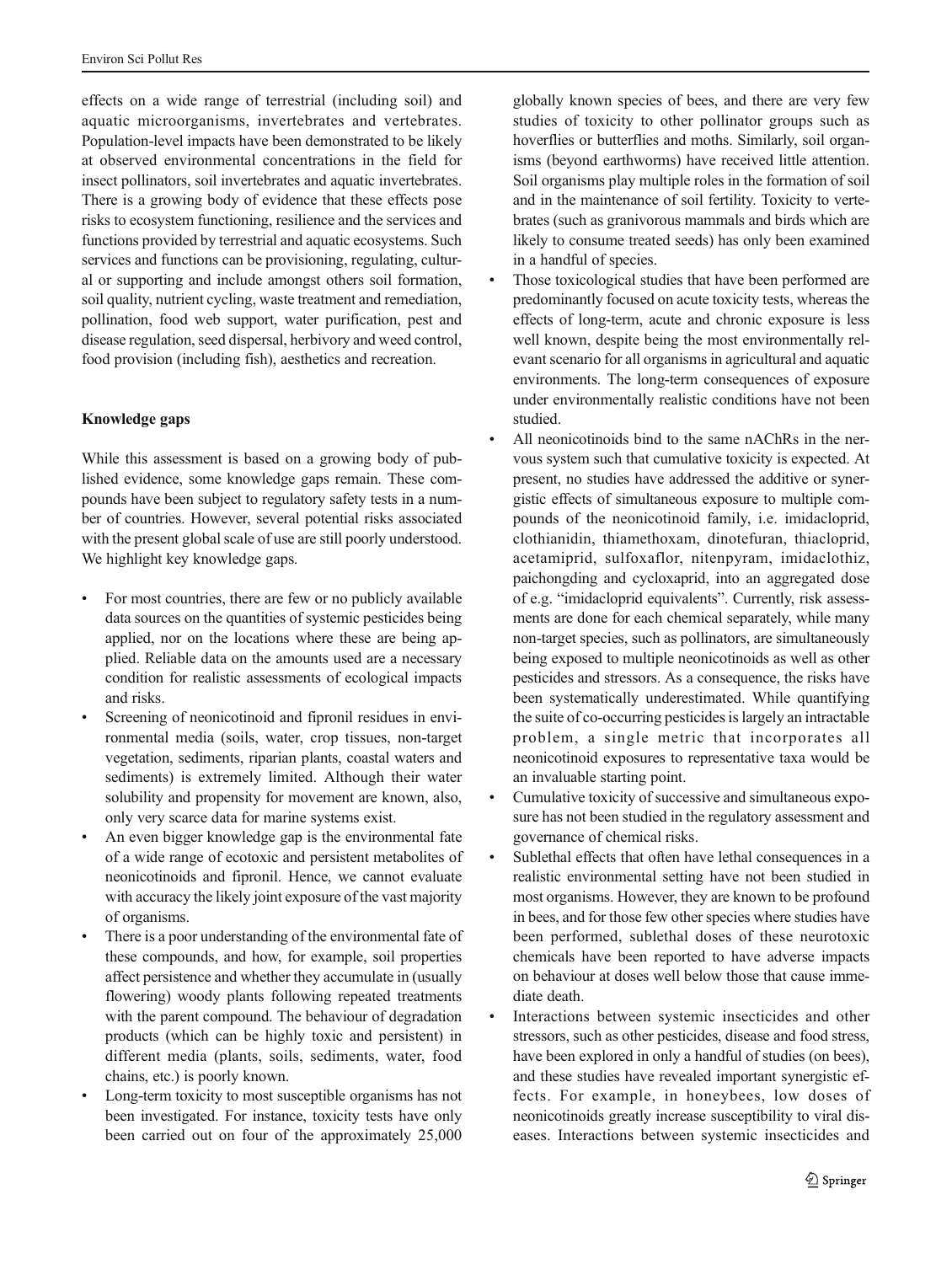other stressors in organisms other than bees are almost entirely unstudied. In field situations, organisms will almost invariably be simultaneously exposed to multiple pesticides as well as other stressors, so our failure to understand the consequences of these interactions (or even to devise suitable means to conduct future studies in this area) is a major knowledge gap.

- Impacts of these systemic insecticides on the delivery of a wide range of ecosystem services are still uncertain. The accumulation in soil and sediments might lead us to predict impacts on soil fauna such as earthworms and springtails (Collembola), which may in turn have consequences for soil health, soil structure and permeability and nutrient cycling. Contamination of field margin vegetation via dust or ground or surface water might lead us to expect impacts on fauna valued for aesthetic reasons (e.g. butterflies) and is likely to impact populations of important beneficial insects that deliver pollination or pest control services (e.g. hoverflies, predatory beetles). The general depletion of farmland and aquatic insect populations is likely to impact insectivorous species such as birds and bats. Contamination of freshwater is hypothesized to reduce invertebrate food for fish and so impact fisheries. The same might apply to coastal marine systems, potentially posing serious threats to coral reefs and salt marsh estuaries. None of these scenarios have been investigated.
- The short- and long-term agronomic benefits provided by neonicotinoids and fipronil are unclear. Given their use rates, the low number of published studies evaluating their benefit for yield or their cost-effectiveness is striking, and some recent studies (see Furlan and Kreutzweiser [2014\)](#page-6-0) suggest that their use provides no net gain or even a net economic loss on some crops. It is not currently known what the impact on farming would be if these systemic pesticides were not applied or applied less (though their recent partial withdrawal in the EU provides an opportunity for this to be examined).

Given these knowledge gaps, it is impossible to properly evaluate the full extent of risks associated with the ongoing use of systemic insecticides, but the evidence reviewed in this special issue suggests that while the risks affect many taxa, the benefits have not been clearly demonstrated in the cropping systems where these compounds are most intensively used.

## **Conclusions**

Overall, the existing literature clearly shows that present-day levels of pollution with neonicotinoids and fipronil caused by authorized uses (i.e. following label rates and applying compounds as intended) frequently exceed the lowest observed adverse effect concentrations

for a wide range of non-target species and are thus likely to have a wide range of negative biological and ecological impacts. The combination of prophylactic use, persistence, mobility, systemic properties and chronic toxicity is predicted to result in substantial impacts on biodiversity and ecosystem functioning. The body of evidence reviewed in this Worldwide Integrated Assessment indicates that the present scale of use of neonicotinoids and fipronil is not a sustainable pest management approach and compromises the actions of numerous stakeholders in maintaining and supporting biodiversity and subsequently the ecological functions and services the diverse organisms perform.

In modern agricultural settings, it is increasingly clear that insecticide treatments with neonicotinoids and fipronil—and most prominently its prophylactic applications—are incompatible with the original mindset that led to the development of the principles of integrated pest management (IPM). Although IPM approaches have always included insecticide tools, there are other approaches that can be effectively incorporated with IPM giving chemicals the position of the last resort in the chain of preferred options that need be applied first. Note that the current practice of seed treatment is the opposite: it applies chemicals as the first applied option instead of the last resort. The preferred options include organic farming, diversifying and altering crops and their rotations, inter-row planting, planting timing, tillage and irrigation, using less sensitive crop species in infested areas, using trap crops, applying biological control agents, and selective use of alternative reduced-risk insecticides. Because of the persistent and systemic nature of fipronil and neonicotinoids (and the legacy effects and environmental loading that come with these properties), these compounds are incompatible with IPM. We accept that IPM approaches are imperfect and constantly being refined. However, there is a rich knowledge base and history of success stories to work from in many systems where pest management is required. In fact, in Europe, the IPM approach has become compulsory for all crops as of the 1st of January 2014 in accordance with EU Directive 2009/128/EC, but most member states still need to operationalize and implement this new regulation, and IPM is sometimes poorly defined.

## Recommendations

The authors suggest that regulatory agencies consider applying the principles of prevention and precaution to further tighten regulations on neonicotinoids and fipronil and consider formulating plans for a substantial reduction of the global scale of use. Continued research into alternatives is warranted, but equally pressing is the need for education for farmers and other practitioners and the need for policies and regulations to encourage the adoption of alternate agricultural strategies to